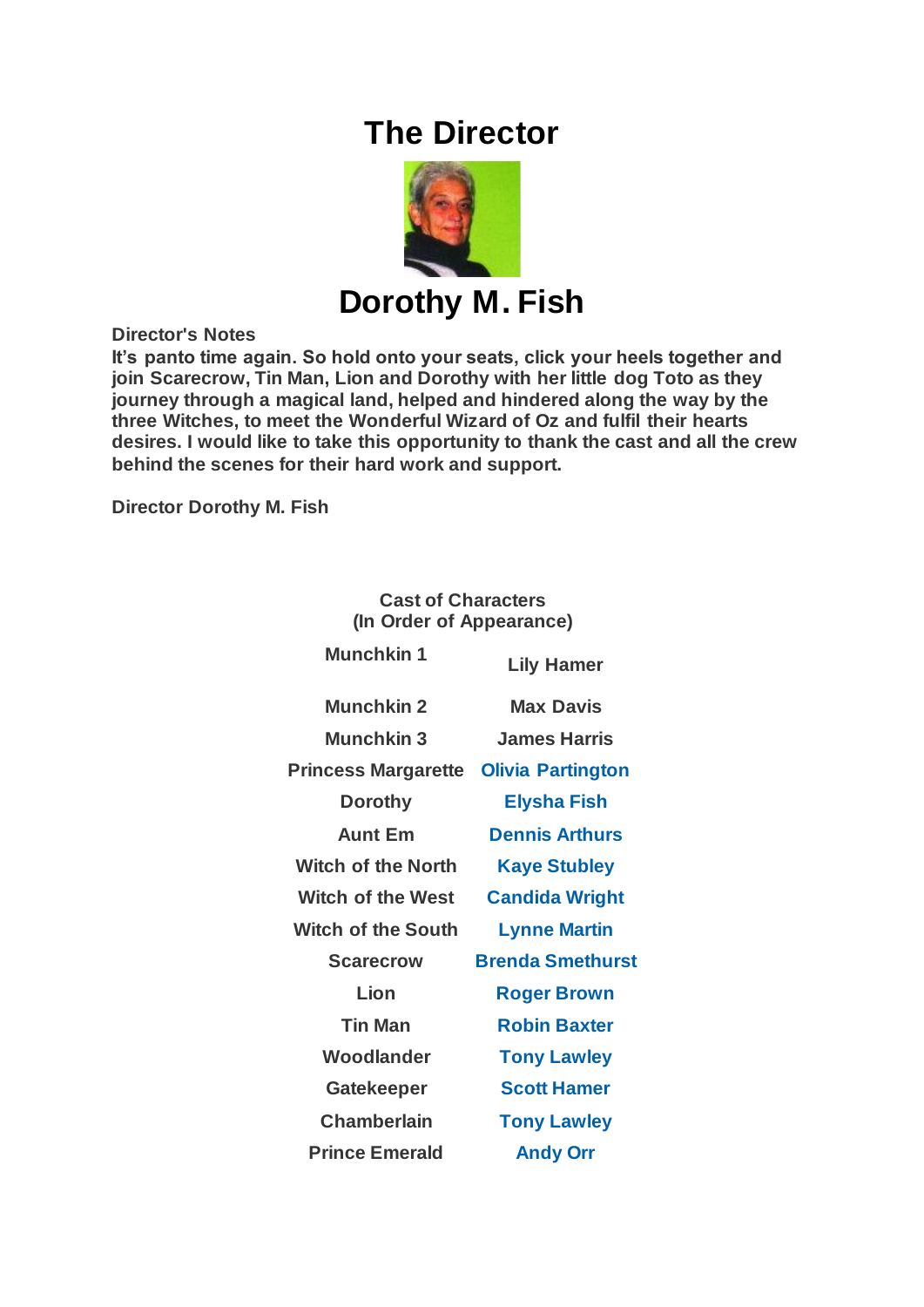**The Wizard [Hugh Norton](https://www.carelinetheatre.com/pastprods/oz.php#Hugh)**

#### **Chorus**

### **Leah Brett, Yanna Geylenberg, Sara Hamer, Arnica Honing, Janet Walker, Liz Yardley, Poppy Campbell**

**Junior Chorus**

**Lily Hamer, Max Davis, James Harris, Megan Birch, Olly Clay, Emma Clay, Justus Honing, Rosalie Honing, Isabelle Borger**

| <b>Stage Manager</b>                             | <b>Sonia Crabb</b>                                                                                                                                                                            |
|--------------------------------------------------|-----------------------------------------------------------------------------------------------------------------------------------------------------------------------------------------------|
| <b>Stage Crew</b>                                | Andy Crabb, Alan Gill, Dave Henderson, Mike Wadsworth                                                                                                                                         |
| <b>Back Cloth</b><br>Design &<br><b>Painting</b> | <b>Andy Crabb</b>                                                                                                                                                                             |
| <b>Assisted by</b>                               | Imane Mia Belanouane, Marian & Neil Carter, Alison &<br><b>Kirsty McInnis, Lynn Wishart</b>                                                                                                   |
| & Painters                                       | Set Constructors Pollit, Dave Henderson, Lee Walker, Don Hanson, Alan Gill,<br>Mike Wadsworth, Elaine Farrow, Roger Fis                                                                       |
| <b>Lighting Director</b>                         | <b>Don Hanson</b>                                                                                                                                                                             |
| <b>Assisted by</b>                               | <b>Ellie Hanson</b>                                                                                                                                                                           |
| <b>Follow Spots</b>                              | <b>Helen Baxter, Maggie Lawley</b>                                                                                                                                                            |
| Wardrobe<br><b>Mistress</b>                      | <b>Janet Walker</b>                                                                                                                                                                           |
| Milliner, Wigs &<br><b>Accessories</b>           | <b>Kaye Stubley</b>                                                                                                                                                                           |
| <b>Props</b>                                     | Sylvia Johnson, Lynn Wishart                                                                                                                                                                  |
| <b>Dame's Dresser</b>                            | <b>Lynn Wishart</b>                                                                                                                                                                           |
| Dresser,<br><b>Chorus/Cast</b>                   | <b>Lynn Mace</b>                                                                                                                                                                              |
| Junior's<br><b>Chaperones</b>                    | <b>Jayne Harris, Caroline Clay</b>                                                                                                                                                            |
| <b>Front of House</b><br><b>Managers</b>         | Gill Ward, Hazel Worrall, Jenny Hart                                                                                                                                                          |
| <b>Front of House</b><br><b>Staff</b>            | Anna Cameron, Marian & Neil Carter, Peter Clague, Keith<br>Hart, Anne & Derek Martyr, Alison McInnes, Patricia Taylor,<br>Ken Ward, Sandra & Dave Williams, Mary Wood, Cohn<br><b>Worrall</b> |
| <b>Bar Manager</b>                               | <b>Elaine Farrow</b>                                                                                                                                                                          |
| <b>Bar Staff</b>                                 | Helen Wadsworth, Lee Walker Peter Hooker                                                                                                                                                      |
|                                                  |                                                                                                                                                                                               |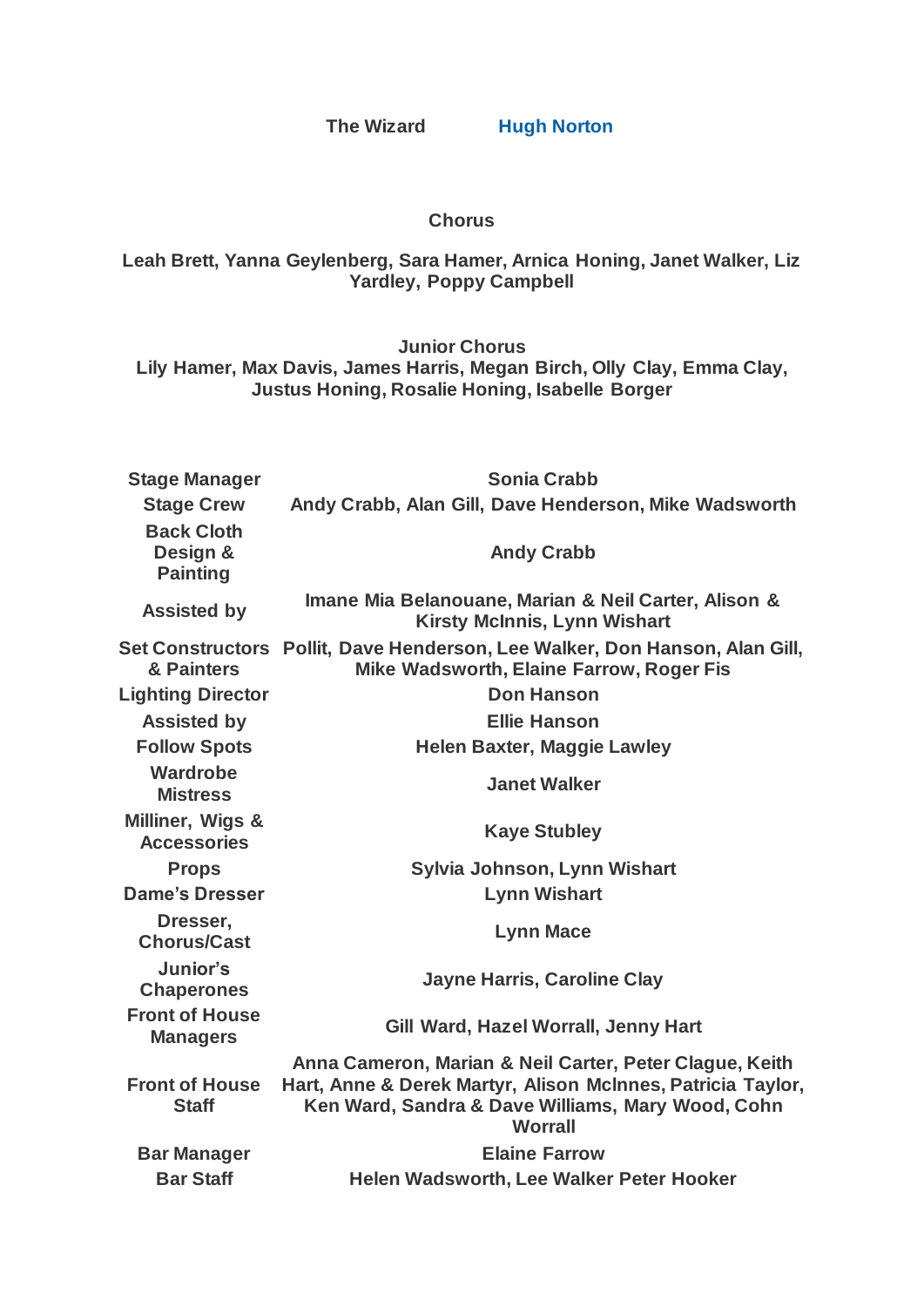**Poster &** 

**Box Office Sara Hamer, Debbie Conolly Photography Scott Hamer Press & Publicity Candida Wright, Sara Hamer Programme Candida Wright**

> **Choreographer Suzanna Mace**



**Musical Director Roger Dean**



#### **Elysha Fish - Dorothy**



**This is Elysha's first principal role in a pantomime, but she is not new to the world of theatre! She has had various roles including Tinkerbell in** *Peter Pan,* **and Lily St. Regis in** *Annie.* **Elysha is thirteen & has taken 12 LAMDA examinations in acting, verse, prose and musical theatre, gaining mostly distinctions. She has also performed in numerous dance shows, not only proving her ability to dance, but also her talent as a singer.**

**Dennis Arthurs- Aunt Em**



**Dens theatre experience started with his playing a Tree in a Storm. Since then, he's taught Drama, as well as Theatre Arts, in a variety of senior schools. After retiring, he's enjoyed directing and performing with Careline Theatre. This is his third outing as a Dame. And hopefully not his last!**

**Brenda Smethurst - Scarecrow**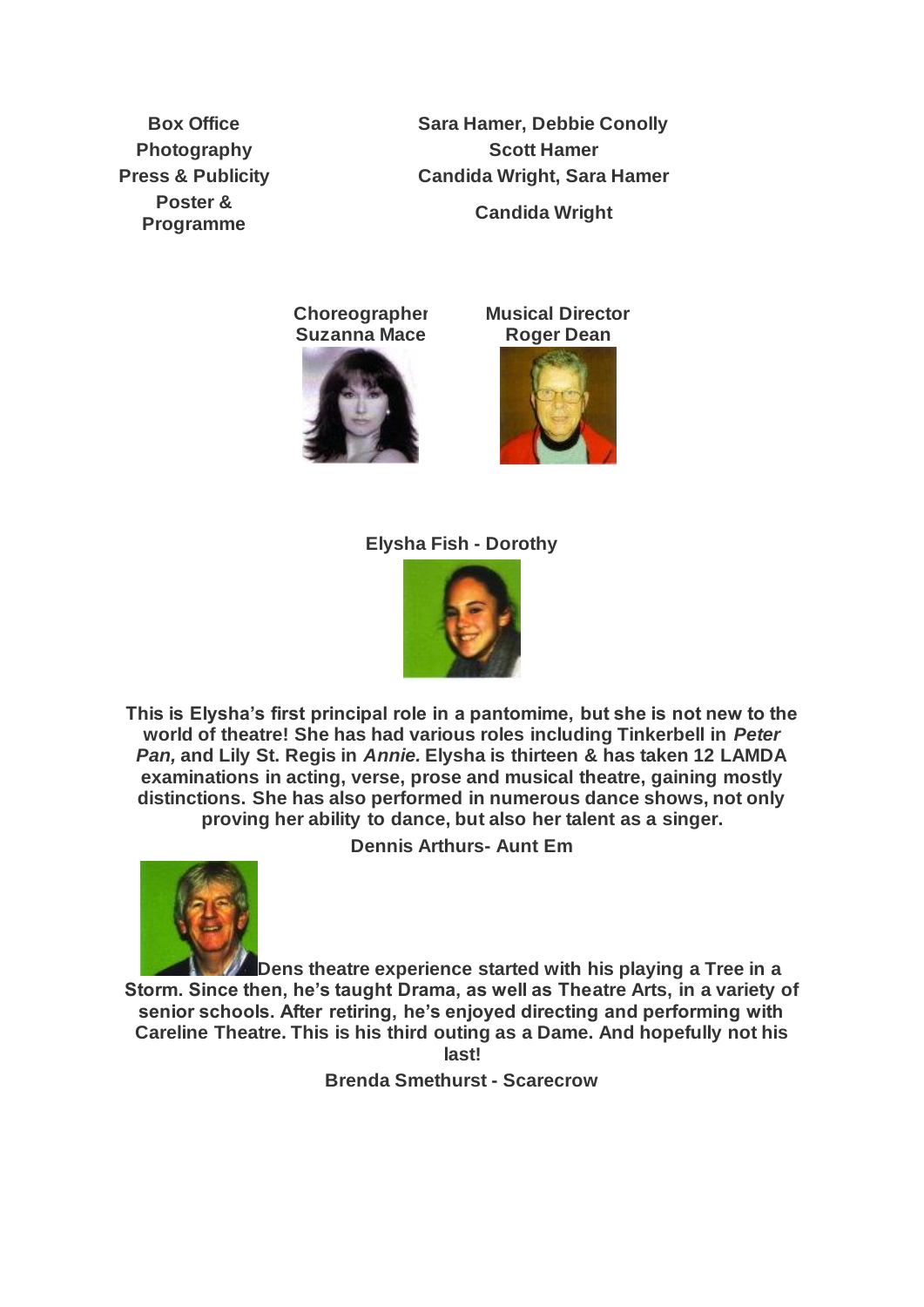

**Brenda is one of the founder members of Careline Theatre, appearing in numerous roles starting as a quite slim Dandini in** *Cinderella!* **Since then she has found her niche playing character roles and has often been referred to as Mrs. Pantomime! Brenda's cousin is playing alongside her as the Tin Man, although this is the first time they have acted together. Their parents will be looking down with pride! Roger Brown- Cowardly Lion**



**After forty years and more than eighty shows as singer, actor or director back in the UK, this**

**is Roger's debut with Careline Theatre. He is delighted to be a part of such a great team and**

**looks forward to many more outings in the future.**

**Robin Baxter- Tin Man**



**Robin joined Careline in 2002 and was happy working back stage. But in 2008 he had the chance to play Pike in** *Dad's Army* **and then there was no stopping him. This is now his ninth major role, and this time Robin has used all his Blue Peter skills to make the Tin Man costume himself.**

**Andy Orr - Prince Emerald**



**Andy is not a stranger to the stage. When he was fourteen years old, he appeared in the chorus for** *Joseph and The Amazing Technicolor Dreamcoat.* **He was then offered the part of the lead boy in** *Robin Hood* **and** *The Babes in the Wood* **and played Oliver in his high school production of** *Oliver Twist.* **It wasn't until now, in 2012, when he auditioned for the Emerald Prince for this year's panto that his passion for theatre was reignited.**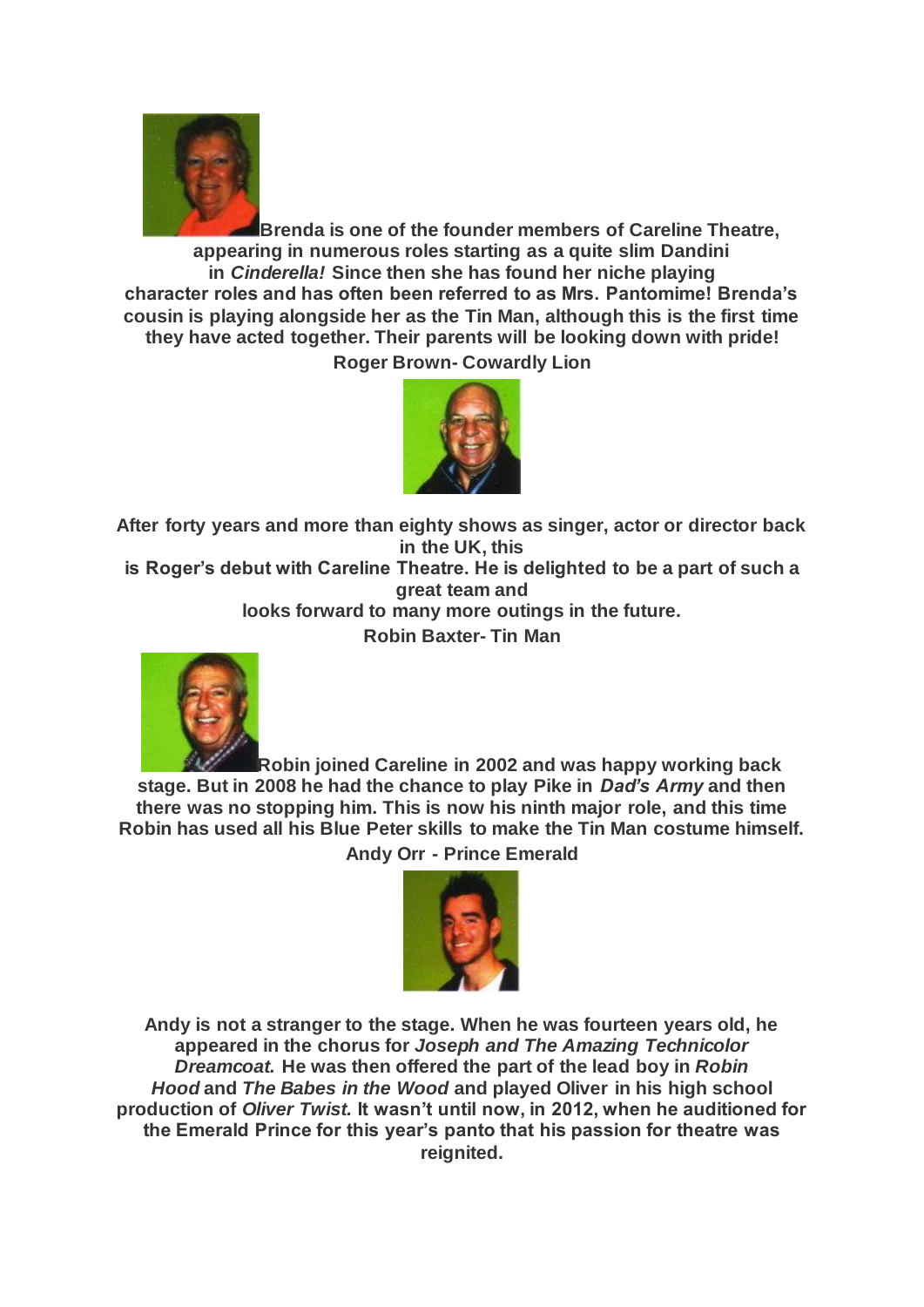# **Olivia Partington - Princess Margarette**



**Olivia's love for theatre started when she joined Careline in their 2006 pantomime,** *Treasure Island.* **Since then she's caught the theatre bug, gaining lead roles such as Annie, Ashgirl, Jane Eyre and Brigitta — all lovable characters. However she's happy to be wearing a tiara again as The Princess in this year's pantomime.**

**Candida Wright - Wicked Witch of the West**



**Comedy is her forte and Candida as a baddy in panto brings you the chance to laugh and boo at the same time. Performing on stage since primary school has given her a chance to dance, sing and act in many shows and many parts. Candida also directs for Careline and hopes to do so again in 2014 with the new script of,** *The Full Monty...* **Watch this space, boys! Kaye Stubley - Good Witch of the North**



**For this year's Panto, Kaye is swapping her last role in** *Sandcastles* **as social climbing Bernice to broomstick-riding Clarissa. Having appeared in many productions in the UK & Spain, Kaye first tasted the stage at the age of four. A member of Careline for many years Kaye is also responsible for making the amazing hats for the Careline productions too.**

**Lynne Martin - Good Witch of the South**



**Lynne has been on and off stage since the age of four. Since moving to Spain some twenty years ago she has been involved with several other local theatre companies and has enjoyed many varied roles through the years. This is her first outing with Careline and she is thoroughly enjoying her time in panto with everyone - OH YES SHE IS!!**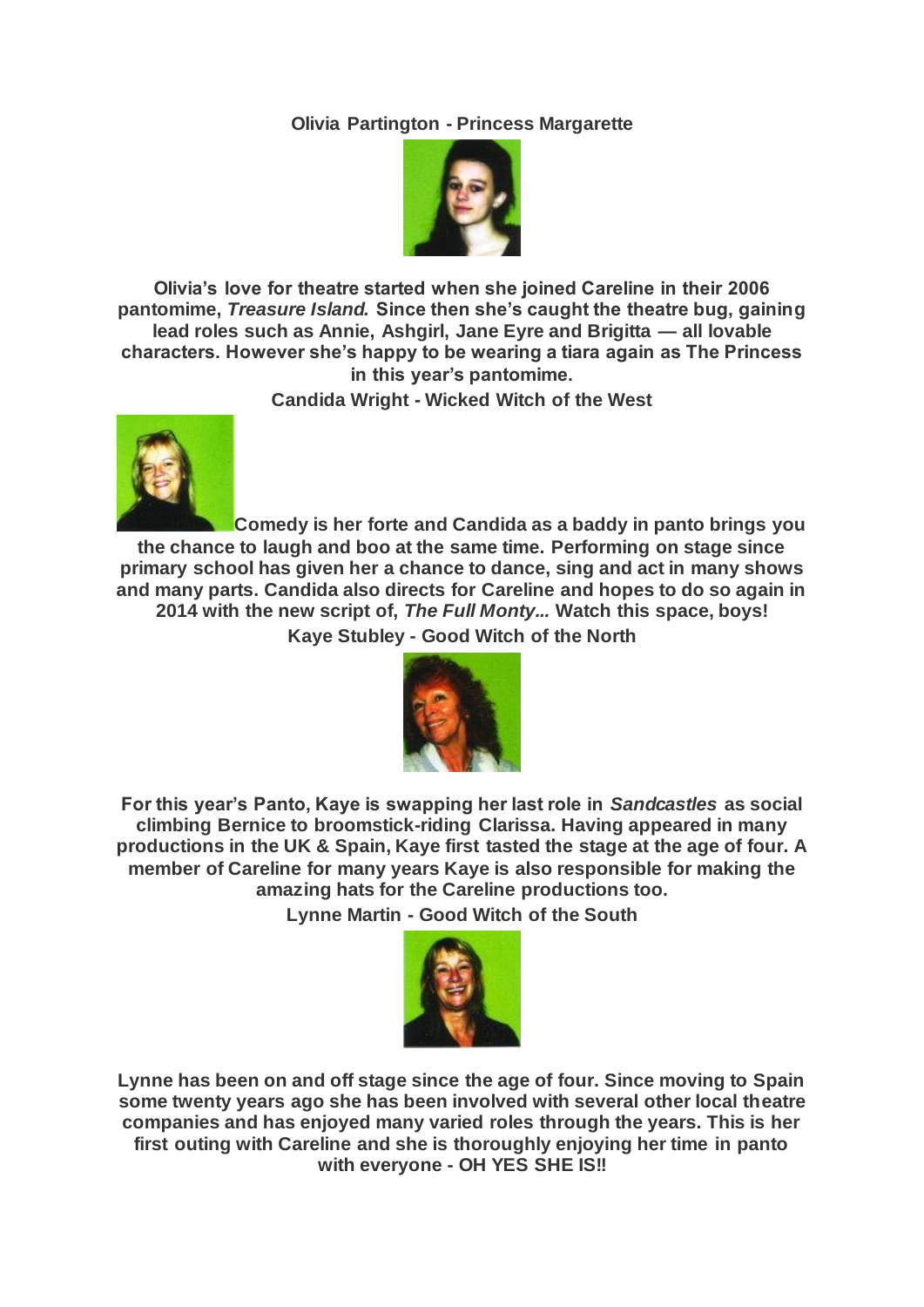## **Tony Lawley - Woodlander & Chamberlain**



**Tony has appeared in four previous Careline pantos and a variety of other productions, most recently as Alan ('The Dabbler') in** *State of Affairs* **and William in** *Sandcastles.* **Lured back to panto after several years' absence he is looking forward to not one but two minor roles, described in the script as "weird, eccentric" and 'a pedantic snob' - typecast again?**

**Hugh Norton — Wizard of Oz**



**Lynne has been on and off stage since the age of four. Since moving to Spain some twenty years ago she has been involved with several other local theatre companies and has enjoyed many varied roles through the years. This is her first outing with Careline and she is thoroughly enjoying her time in panto with everyone - OH YES SHE IS!!**

**Scott Hamer — Gate Keeper**



**This is Scott's first performance since his Primary School Nativity, aged ten. He's loving being back on stage as well as helping with other aspects of the pantomime. Scott has only lived in Spain for eighteen months and enjoys meeting new people, both from his own hairdressing business and on stage!**

**Lead Munchkins -**

**1 - Lily Hamer 2 - Max Davis 3 - James Harris**